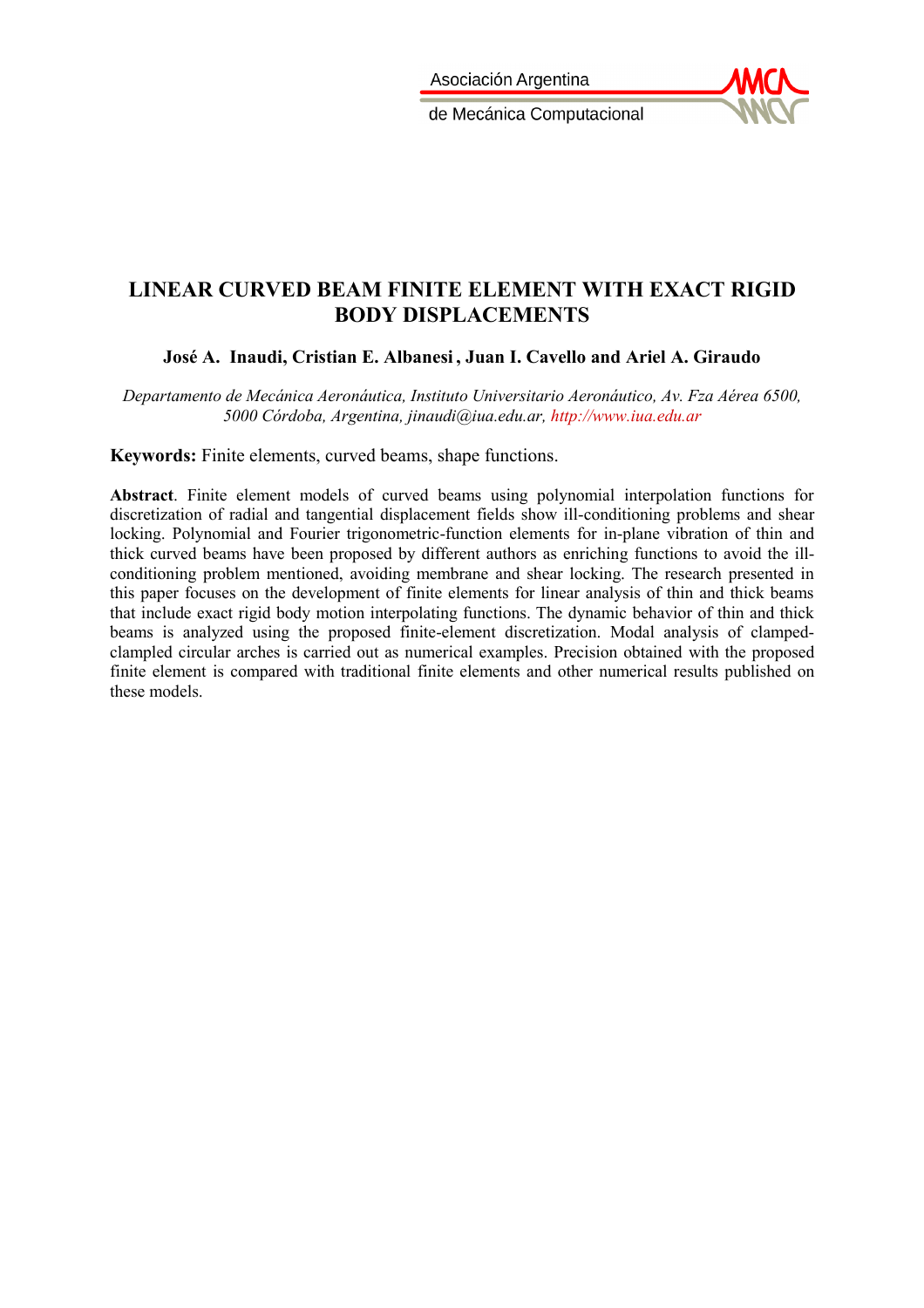# **1 INTRODUCCION**

Elastic curved beams in small deformations have received significant attention in the literature during last decades. In the displacement-based finite element (FE) method, the classical polynomials used to approximate displacement fields of structural members are chosen to satisfy the requirements of state of constant strain and the rigid-body motion representation.

Timoshenko and Euler-Bernoulli beam theory with classical low order polynomial interpolation functions do not provide very accurate results in curved beam elements, and are prone to shear and membrane locking (Leung and Zhu, 2004). Because low-order interpolation function finite elements cannot satisfy the requirements of rigid-body motion representation, different strategies have been proposed in the literature. High order polynomials have been proposed (Petyt and Fleischer, 1971; Babu and Prathap, 1986). A twonode 8-degree-of-freedom (dof) cubic linear element including shear deformation and rotatory inertia was proposed to eliminate locking (Krishnan and Suresh, 1998. Fourier p-elements for in-plane vibration of thin and thick curved beams have been proposed (Leung and Zhu 2004), using Fourier trigonometric functions as enriching functions to avoid the ill-conditioning problems associated with high order polynomials in thin and thick curved beams. Fourier shape functions proposed by are defined to be zero at extreme nodes of the finite element (Leung and Chang, 1998). This definition allows the enrichment of the finite element with additional internal degrees of freedom (additional generalized coordinates) of the FE with no change in the inter-element displacement compatibility. These authors proved that with additional Fourier degrees of freedom, the accuracy of the computed natural frequencies is greatly improved (Leung and Chang, 1998; Leung and Zhu, 2004).

The FE proposed in this paper includes specific interpolation functions that create the subspace that solves the exact rigid body displacement fields of the thin or the thick curved beam models in small displacement theory. In addition, deformation coordinates and interpolation functions are proposed to provide quadratic or linear dependence of deformation fields (elongation, shear, and curvature) as functions of the spatial coordinate of the element. The strategy avoids the need of significant enlargement of the number of degrees of freedom of the FE and provides exact representation of rigid body displacements.

The paper is organized as follows. Firstly, the proposed thin curved beam FE is presented. The small displacement linear kinematic model is defined, from which, the exact rigid displacement subspace displacement fields and the displacement subspace associated with quadratic elongation and curvature are obtained. Mass and stiffness matrices of the proposed FE are developed computing closed-form expressions for the nine generalized coordinates used for the kinematic representation. Linear kinematic restrictions are imposed to the generalized coordinates of the structural model to ensure displacement compatibility between adjacent finite elements and geometric boundary conditions. The order reduction of the structural model to a set of independent generalized coordinates is described and used for natural frequencies and mode shapes computation of the restrained MK linear model developed using the proposed FE. Secondly, an analogous strategy is applied to thick curved beams, developing a FE with eleven generalized coordinates that can represent exact rigid body displacements, quadratic elongation and shear deformation, and linear curvature. Finally, accuracy of the proposed FE is evaluated comparing natural frequency and mode shape estimation of the corresponding continuum model for simple curved beam structures.

### **2 THIN CURVED BEAM**

The structural element under analysis in this section is a thin curved beam of constant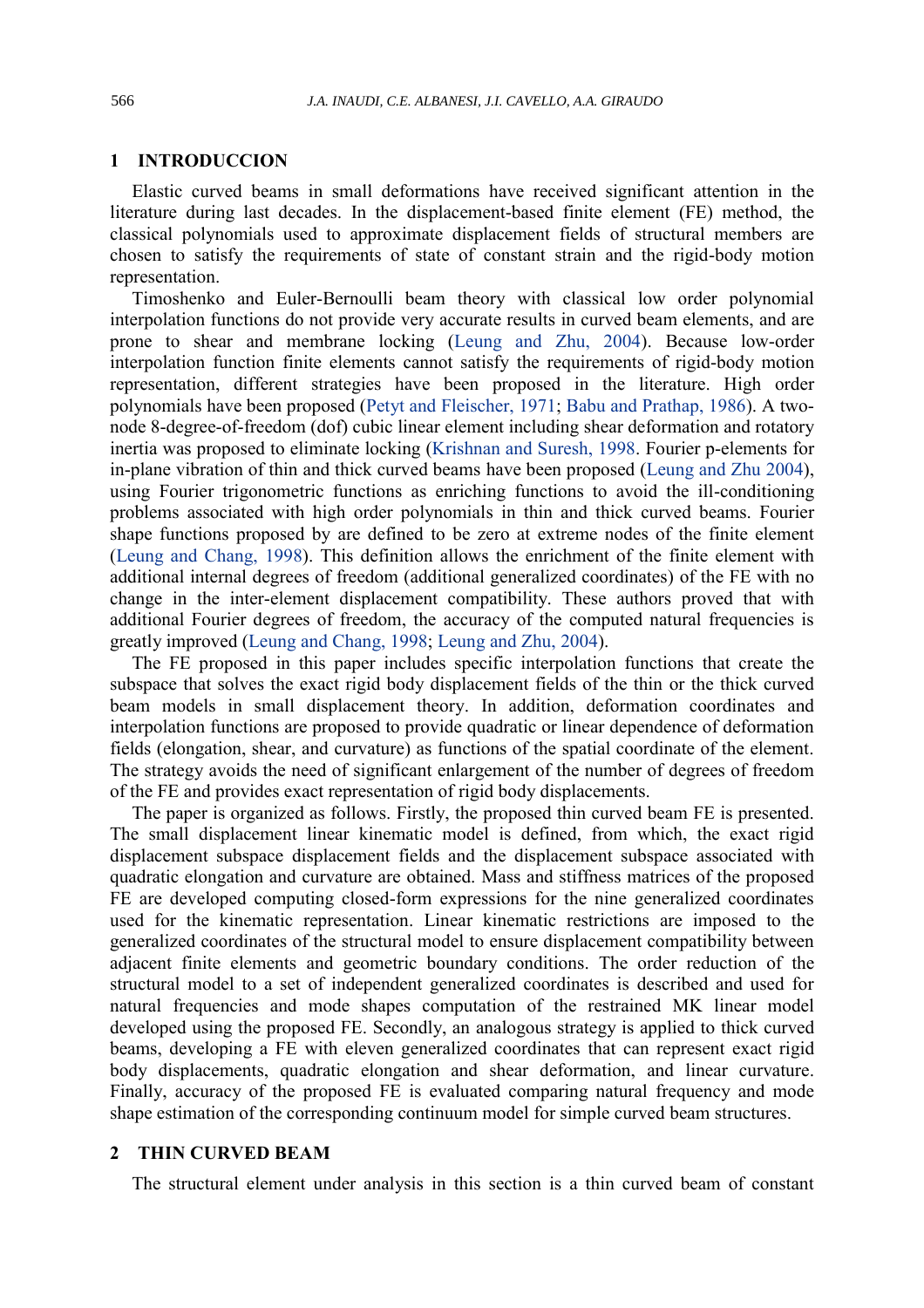radius of curvature  $R$  in the undeformed configuration subjected to small deformations. The ratio of sectional radius of gyration to radius of curvature of the beam,  $\frac{r_g}{r_g}$  $\frac{r_g}{R} \ll 1$  and  $\frac{r_g}{\theta_o R} \ll 1$ , where  $\theta_o$  is the total angle of the curved beam.

As shown in Figure 1, displacements fields that describe the deformed configuration are the tangential  $u_{\theta}(s,t)$  and radial  $u_{r}(s,t)$  displacements, where s is the spatial coordinate that defines the location of every arch section in the undeformed configuration.



Figure 1. Thin curved beam model and displacement fields.

# **2.1 Kinematic model for FE of thin curved beam**

### **Rigid body displacement field in a thin curved beam**

Because the use of conventional finite-order polynomial functions cannot represent rigid body motion of the curved beam, interpolating functions that satisfy rigid body displacements are considered along with interpolating functions that provide quadratic elongation (extensional strain) and curvature in the thin beam.

According to the classical thin shell theory, the extensional strain  $\varepsilon$ , the sectional rotation  $\varphi$ , and the curvature  $\kappa$ , can be expressed for small tangential and radial displacements by the following linear differential operators on the displacement fields:

$$
\varepsilon(s,t) = \frac{\partial u_{\theta}(s,t)}{\partial s} + \frac{u_r(s,t)}{R} \tag{1}
$$

$$
\varphi(s,t) = \frac{u_{\theta}(s,t)}{R} - \frac{\partial u_r(s,t)}{\partial s} \tag{2}
$$

$$
\kappa(s,t) = \frac{1}{R} \frac{\partial u_{\theta}(s,t)}{\partial s} - \frac{\partial^2 u_r(s,t)}{\partial s^2}
$$
 (3)

To compute rigid body fields,  $_{rb}u_r(s)$  and  $_{rb}u_\theta(s,t)$ , compatible with this linear kinematic model we can solve for the radial and tangential fields that produce zero strain and zero curvature in the thin beam:

$$
\frac{d_{rb}u_{\theta}(s,t)}{ds} + \frac{rbu_r(s)}{R} = 0\tag{4}
$$

$$
\frac{1}{R}\frac{d_{rb}u_{\theta}(s,t)}{ds} - \frac{d^2_{rb}u_r(s)}{ds^2} = 0
$$
\n<sup>(5)</sup>

From Eq.(4),

$$
\frac{d_{rb}u_{\theta}(s,t)}{ds} = -\frac{rbu_r(s)}{R}
$$
(6)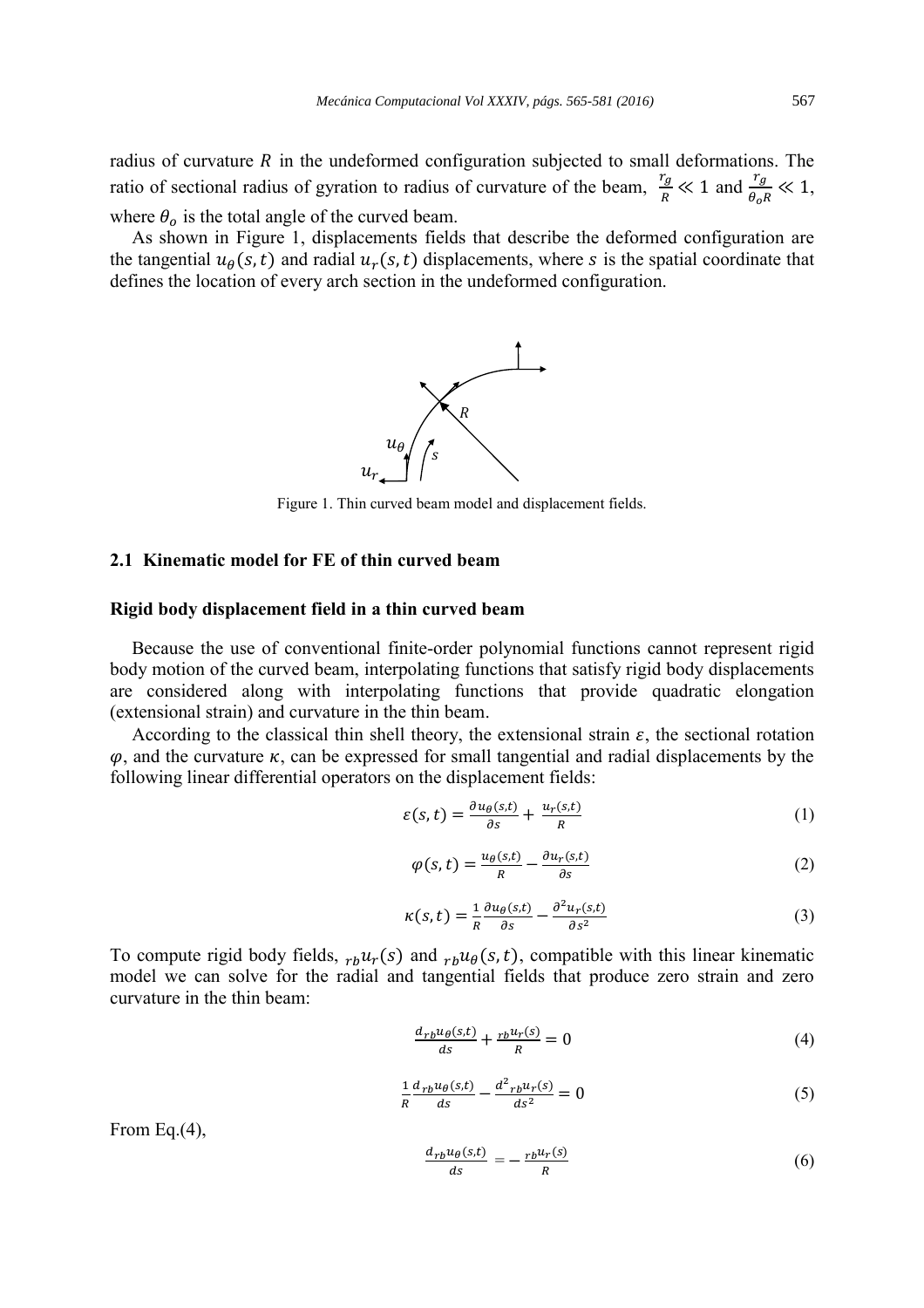Substituting Eq.(6) in Eq.(5)

$$
-\frac{1}{R}\frac{rb^{\mu}r(s)}{R} - \frac{d^2_{rb}\mu_r(s)}{ds^2} = 0\tag{7}
$$

Therefore, a rigid displacement field satisfies

$$
\frac{d^2_{rb}u_r(s)}{ds^2} + \frac{1}{R^2}rbu_r(s) = 0
$$
\n(8)

The solution of this linear differential equation is

$$
_{rb}u_r(s) = \sin\left(\frac{s}{R}\right)u_1 + \cos\left(\frac{s}{R}\right)u_2\tag{9}
$$

Where  $u_1$  and  $u_2$  are arbitrary constants (static problems) or functions of time (dynamic problems).

From Eqs. $(9)$  and  $(6)$ 

$$
\frac{d_{rb}u_{\theta}(s,t)}{ds} = -\frac{1}{R}\sin\left(\frac{s}{R}\right)u_1 - \frac{1}{R}\cos\left(\frac{s}{R}\right)u_2\tag{10}
$$

Integrating this equation, we solve for the tangential displacement field consistent with rigid body displacements of the curved beam

$$
_{rb}u_{\theta}(s,t) = \cos\left(\frac{s}{R}\right)u_1 - \sin\left(\frac{s}{R}\right)u_2 + 1 u_3 \tag{11}
$$

Equations (9) and (11) represent rigid body displacements fields;  $u_1$ ,  $u_2$  and  $u_3$ , generalized coordinates to represent rigid body displacement in the proposed thin curvedbeam finite element, associated to the following interpolating functions

$$
\psi_{u_r 1}(s) = \sin\left(\frac{s}{R}\right) \tag{11a}
$$

$$
\psi_{u_r 2}(s) = \cos\left(\frac{s}{R}\right) \tag{11b}
$$

$$
\psi_{u_r3}(s) = 0 \tag{11c}
$$
\n
$$
\psi_{u_\theta 1}(s) = \cos\left(\frac{s}{R}\right) \tag{11d}
$$

$$
\psi_{u_{\theta}1}(s) = -\sin\left(\frac{s}{R}\right) \tag{11e}
$$

$$
\psi_{u_{\theta}3}(s) = 1 \tag{11f}
$$

To complete the displacement fields to formulate the finite element, conventional polynomial interpolating functions could be added. Instead, a quadratic deformation condition is assumed for elongation and curvature in the proposed FE, as indicated in the following equations:

$$
\varepsilon(s,t) = \frac{\partial u_{\theta}(s,t)}{\partial s} + \frac{u_r(s,t)}{R} = \frac{1}{L}u_4 + u_5 \frac{s}{L^2} + u_6 \frac{s^2}{L^3}
$$
(12)

$$
\kappa(s,t) = \frac{1}{R} \frac{\partial u_{\theta}(s,t)}{\partial s} - \frac{\partial^2 u_r(s,t)}{\partial s^2} = \frac{1}{R^2} u_7 + \frac{s}{R^3} u_8 + \frac{s^2}{R^3} u_9 \tag{13}
$$

All generalized coordinates,  $u_j$ , are defined with displacement units. For this reason the geometric parameters  $L$  and  $R$  of the FE element are used in the definition of these deformation fields.

Consistent with the assumed deformation fields, the following displacement fields can be computed:

$$
_{ld}u_r(s,t) = c_0 + c_1s + c_2s^2
$$
 (14a)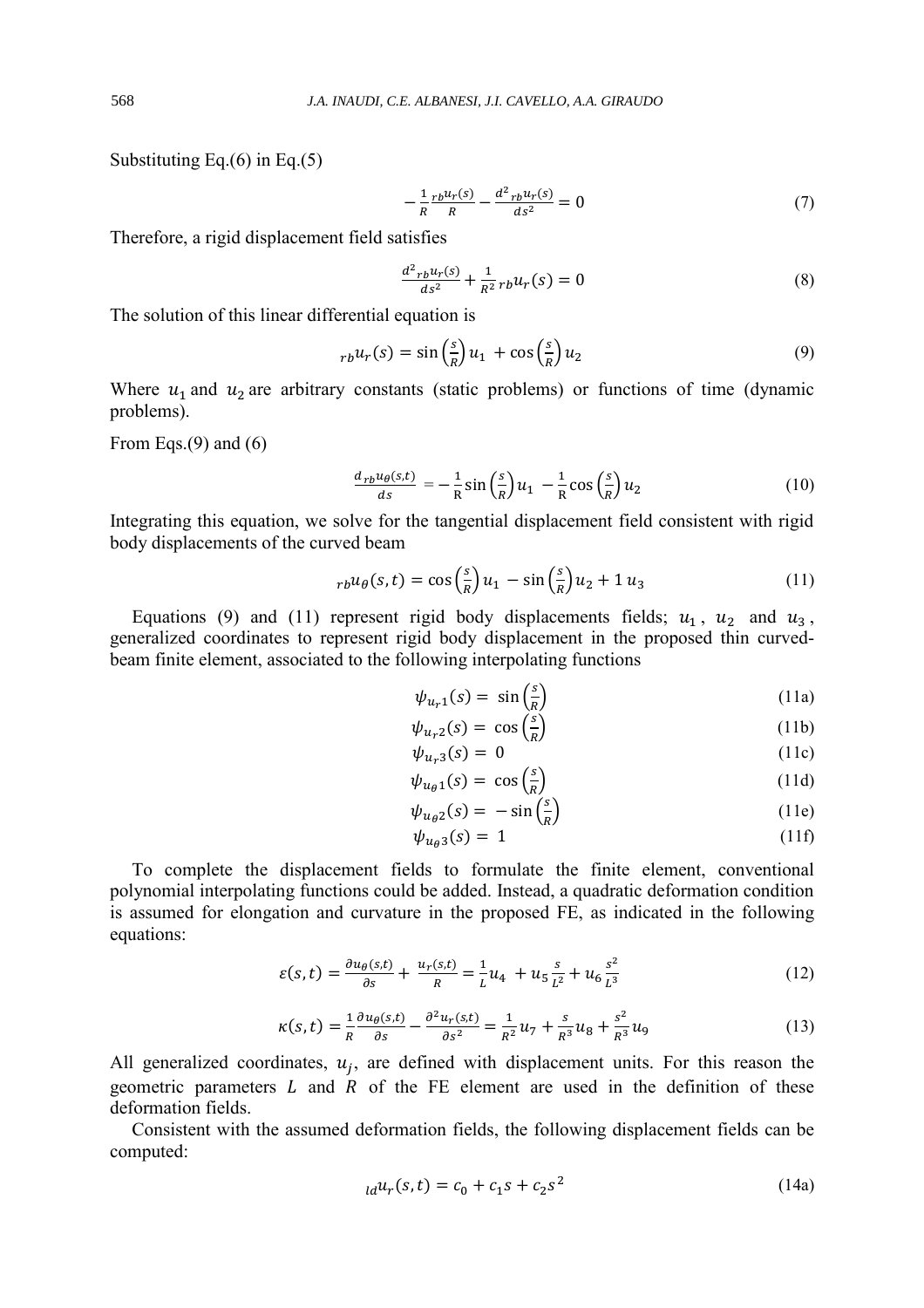$$
_{ld}u_{\theta}(s,t) = d_1s + d_2s^2 + d_3s^3 \tag{14b}
$$

Replacing Eqs.  $(14)$  in Eq. $(12)$  and in Eq.  $(13)$ :

$$
d_1 + 2d_2s + 3d_3s^2 + \frac{c_0}{R} + \frac{c_1}{R}s + \frac{c_2}{R}s^2 = \frac{1}{L}u_4 + u_5\frac{s}{L^2} + u_6\frac{s^2}{L^3}
$$
(15a)

$$
\frac{1}{R}(d_1 + 2d_2s + 3d_3s^2) - 2c_2 = \frac{1}{R^2}u_7 + \frac{s}{R^3}u_8 + \frac{s^2}{R^4}u_9 \tag{15b}
$$

Equating terms of s of the same power

$$
\begin{bmatrix}\n1/R & 0 & 0 & 1 & 0 & 0 \\
0 & 1/R & 0 & 0 & 2 & 0 \\
0 & 0 & 1/R & 0 & 0 & 3 \\
0 & 0 & -2 & 1/R & 0 & 0 \\
0 & 0 & 0 & 0 & 2/R & 0 \\
0 & 0 & 0 & 0 & 0 & 3/R\n\end{bmatrix}\n\begin{bmatrix}\nc_0 \\
c_1 \\
c_2 \\
d_1 \\
d_2 \\
d_3\n\end{bmatrix} = \n\begin{bmatrix}\n\frac{1}{L}u_4 \\
\frac{u_5}{L^2} \\
\frac{u_6}{L^3} \\
\frac{1}{R^2}u_7 \\
\frac{1}{R^3}u_8 \\
\frac{1}{R^4}u_9\n\end{bmatrix}
$$
\n(16)

Solving for the interpolation-function coefficients:

$$
d_3 = \frac{1}{3R^3} u_9 \tag{17a}
$$

$$
d_2 = \frac{1}{2R^2} u_8 \tag{17b}
$$

$$
c_1 = \frac{Ru_5}{L^2} - \frac{1}{R}u_8
$$
\n
$$
= Ru_6 \t 1
$$
\n(17c)

$$
c_2 = \frac{Ru_6}{L^3} - \frac{1}{R^2} u_9
$$
\n
$$
c_2 = \frac{1}{L^3} u_6 - \frac{1}{R^2} u_9
$$
\n
$$
(17d)
$$
\n
$$
(17e)
$$

$$
d_1 = \frac{1}{R}u_7 + \frac{2K^2u_6}{L^3} - \frac{2}{R}u_9
$$
\n
$$
R = R^3u_6
$$
\n(17e)

$$
c_0 = \frac{R}{L}u_4 - u_7 - 2\frac{R^3u_6}{L^3} + 2u_9\tag{17f}
$$

Finally then, summing the rigid-body displacement fields and the linear-deformation fields, the displacement functions for the proposed FE are

$$
u_r(s,t) = \sin\left(\frac{s}{R}\right)u_1 + \cos\left(\frac{s}{R}\right)u_2 + 0u_3 + \frac{R}{L}u_4 + \frac{R}{L^2}s u_5 + \left(-2\frac{R^3}{L^3} + \frac{Rs^2}{L^3}\right)u_6 + (-1)u_7 + \left(-\frac{s}{R}\right)u_8 + \left(2 - \frac{s^2}{R^2}\right)u_9 \tag{18a}
$$

$$
u_{\theta}(s,t) = \cos\left(\frac{s}{R}\right)u_1 - \sin\left(\frac{s}{R}\right)u_2 + u_3 + 0 u_4 + 0 u_5 + \frac{2R^2s}{L^3}u_6 + \frac{s}{R}u_7 + \left(\frac{s^2}{2R^2}\right)u_8 + \left(-\frac{2s}{R} + \frac{s^3}{3R^3}\right)u_9\tag{18b}
$$

 Compatibility conditions between thin curved beam elements require the satisfaction of radial displacement, tangential displacement and rotation continuity. Rotation can be computed using Eq. (2) for the prescribed displacement fields, where for the proposed radial displacement field

$$
\frac{\partial u_r(s,t)}{\partial s} = \frac{1}{R} \cos\left(\frac{s}{R}\right) u_1 - \frac{1}{R} \sin\left(\frac{s}{R}\right) u_2 + 0 u_3 + 0 u_4 + \frac{R}{L^2} u_5 + \left(\frac{2Rs}{L^3}\right) u_6 + 0 u_7 + \left(-\frac{1}{R}\right) u_8 + \left(-\frac{2s}{R^2}\right) u_9 \tag{19}
$$

Once the kinematic model has been defined allowing the displacement fields to represent rigid body displacements within the linear kinematic assumption used for deformation computation and quadratic deformation fields, the corresponding mass and stiffness matrices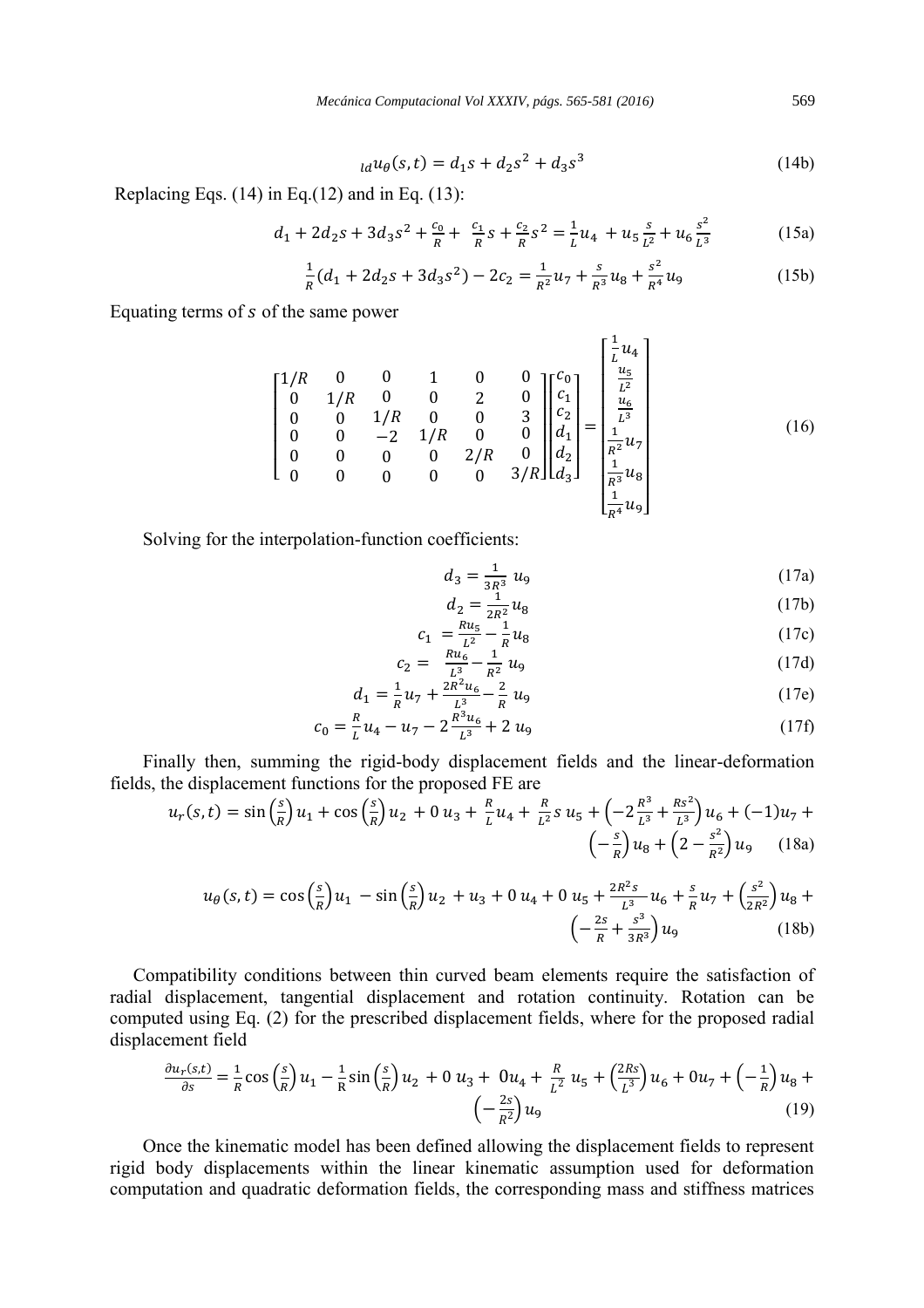of the finite element model can be computed for the nine generalized coordinates used in the formulation of the FE (three coordinates for rigid body displacement in the plane and six coordinates for longitudinal and flexural deformation) by standard integration.

Because the proposed formulation does not use nodal displacements coordinates (such as those associated to standard polynomial FE shape functions) that automatically guarantee displacement and rotation compatibility, the proposed FE formulation requires the inclusion of kinematic constraint equations to force displacement and rotation compatibility of boundary nodes of adjacent elements. This aspect is presented after element stiffness and mass matrices are computed for the proposed generalized coordinates in the following section.

# **2.2 Potential and kinetic energy representation**

The potential energy of the thin curved beam is expressed as

$$
U = \frac{1}{2} \int_0^l (EA\varepsilon^2 + El\kappa^2) ds \tag{20}
$$

where  $E$  is the Young modulus,  $A$  is the cross sectional area, and  $I$  is the second moment of inertia of the cross sectional area. In this model, shear deformation is neglected.

Substituting the expressions of longitudinal strain and curvature

$$
U_e = \int_0^l (EA(\frac{\partial u_\theta(s,t)}{\partial s} + \frac{u_r(s,t)}{R})^2 + EI(\frac{1}{R}\frac{\partial u_\theta(s,t)}{\partial s} - \frac{\partial^2 u_r(s,t)}{\partial s^2})^2) ds \tag{21}
$$

Neglecting rotational inertia of the thin curved beam, the kinetic energy can be expressed with the following alternative expressions:

$$
T = \frac{1}{2} \int_0^l (\rho A \frac{\partial u_r}{\partial t}^2 + \rho A \frac{\partial u_\theta}{\partial t}^2) ds
$$
 (22a)

$$
T = \frac{1}{2} \int_0^l (\rho A \frac{\partial u_r}{\partial t}^2 + \rho A \frac{\partial u_\theta}{\partial t}^2) ds + \frac{1}{2} \int_0^l \rho I \frac{\partial \varphi^2}{\partial t} ds \tag{22b}
$$

where  $\rho$  is de density of the material. Equation 22b is the kinetic energy of the model if rotational inertia is included.

Replacing the displacement fields and rotation field by the linear combination of the interpolating functions times the FE generalized coordinates given in Eqs. (18a) and (18b), the stiffness and mass matrices can be computed. The elements of the stiffness and mass matrices can be expressed in its general form as

$$
{}_{e}K_{ij} = {}_{e}K_{ji} = \frac{\partial^2 U_e}{\partial u_i \partial u_j} \tag{23a}
$$

$$
eM_{ij} = eM_{ji} = \frac{\partial^2 T}{\partial \dot{u}_i \partial \dot{u}_j}
$$
 (23b)

where  $_e$ **K** and  $_e$ **M** are eigth by eight FE matrices.

Closed form expressions are computed for the elements of the stiffness and mass matrices (which are not included for brevity) in the case of constant parameter models  $(E, A, I, \rho)$ . In the case of arbitrarily varying geometric or mechanical parameters, numerical integration is required for mass and stiffness matrices.

#### **2.3 Dynamic model and kinematic constraints**

Given a structural model developed with the proposed FE as that shown in Figure 2, the equations of motion of the model in free vibration can be expressed as

$$
\mathbf{M}\ddot{\mathbf{r}} + \mathbf{K}\mathbf{r} = \mathbf{0} \tag{24}
$$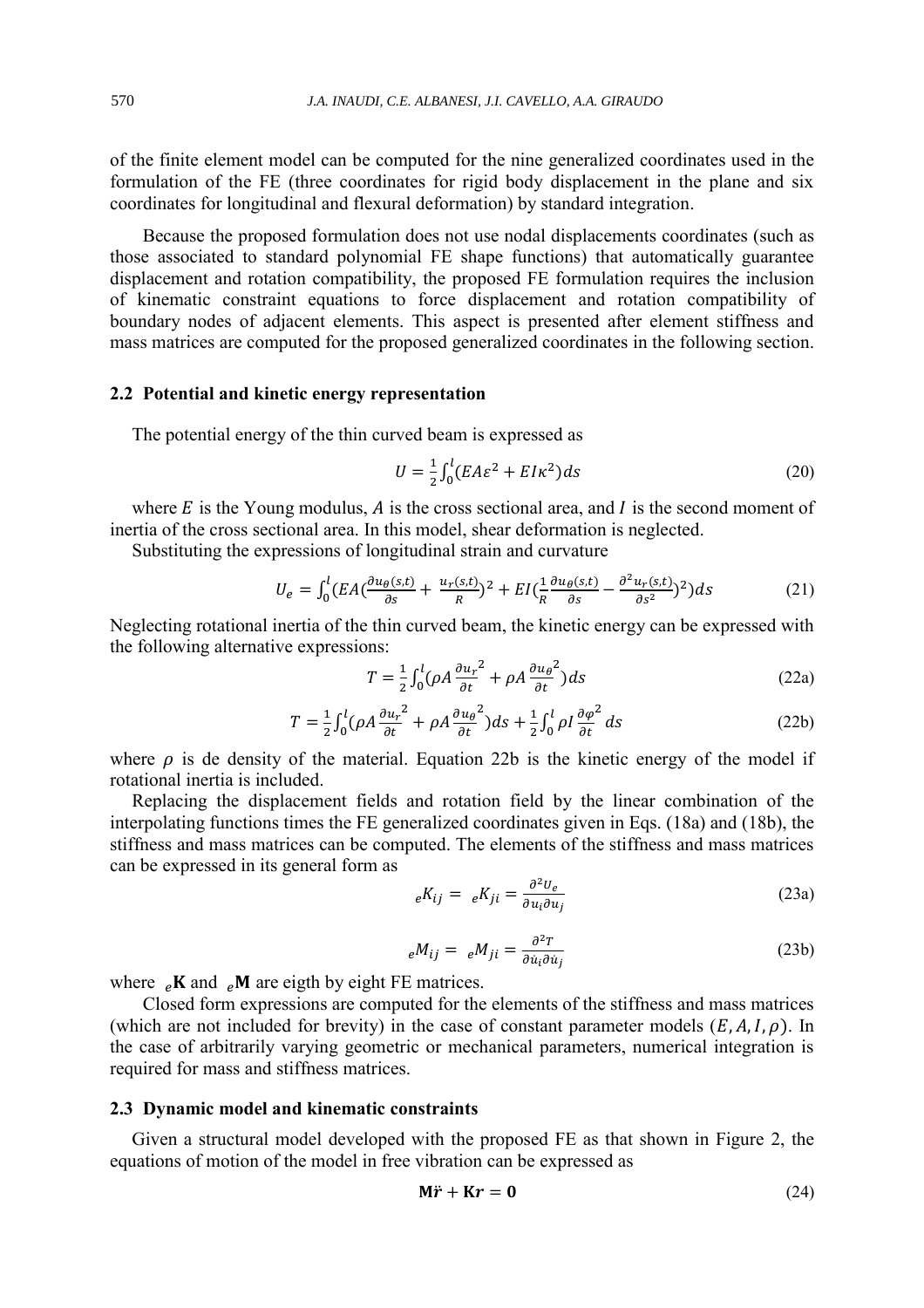$$
h(r) = L r = 0 \tag{25}
$$

Where  $M$  and  $K$  are the mass and stiffness matrices of the model in generalized coordinates defined in column vector  $r$ ;  $h(r)$  is the vector of kinematic constraints associated to the imposed boundary conditions of the structure and the kinematic compatibility conditions imposed by continuity of radial and tangential displacement fields and rotation between adjacent elements. These linear equations impose displacement compatibility between finite elements used in the discretized structural model.

Because the model considers eight degrees of freedom for each FE and none of the generalized displacements in the radial or the tangential direction are shared between elements (not even adjacent elements) in the proposed formulation,  $M$  and  $K$  are block diagonal matrices of size  $8N_e \times 8N_e$ ,

$$
\mathbf{K} = \text{diag}(\frac{1}{e}\mathbf{K}, \frac{2}{e}\mathbf{K}, \frac{3}{e}\mathbf{K}, \dots, \frac{N_e}{e}\mathbf{K})
$$
(26)

$$
\mathbf{M} = \text{diag}(\,_{e}^{1}\mathbf{M},\,_{e}^{2}\mathbf{M},\,_{e}^{3}\mathbf{M},\,\ldots,\,\,_{e}^{N_{e}}\mathbf{M})
$$
\n
$$
(27)
$$

where  $\frac{1}{e}$ **K** and  $\frac{1}{e}$ **M** are the proposed FE stiffness and mass matrices.

To illustrate in a specific case the assembly of restraint matrix  $\bf{L}$ , let us consider a model of a thin curved beam clamped in one end and free in the other, with two finite elements of the type proposed (see Figure 2).



Figure 2. Two-element model of thin curved beam with proposed FE

The first constraint equation on the generalized coordinates  $\boldsymbol{r}$  is given by radial displacement field in element 1 equal to zero at  $s_1 = 0$  (clamped end)

$$
h_1(r) = {}_{1}u_r(0,t) = N_1(0)r_1 + 0 r_2 + N_2(0)r_3 + 0 r_4 + N_3(0)r_5 + 0 r_6 + \sin\left(\frac{\theta}{R}\right)r_7 + \cos\left(\frac{\theta}{R}\right)r_8 = 0 \quad (28)
$$

The second constraint equation is given by tangential displacement field in element 1 equal to zero at  $s_1 = 0$  (clamped end)

$$
h_2(r) = {}_1u_\theta(0,t) = 0 r_1 + N_1(0)r_2 + 0 r_3 + N_2(0)r_4 + 0 r_5 + N_3(0)r_6 + \cos\left(\frac{0}{R}\right)r_7 - \sin\left(\frac{0}{R}\right)r_8 = 0 \quad (29)
$$

The third constraint at the clamped end, is rotation equal to zero at  $s_1 = 0$ 

$$
h_3(r) = \ _{1}\varphi(0,t) = 0 \tag{30}
$$

Using Eqs. (2), (18) and (19), this constraint can be written in terms of the generalized coordinates of the first FE. Defining as  $r_8, r_9, r_{10}, ..., r_{16}$  the generalized coordinates associated to FE deformation coordinates  $u_1, u_2, u_3, \dots, u_8$  of the second FE, the sixth, seventh and eight constraints imposed by displacement fields compatibility between adjacent elements 1 and 2 can be expressed as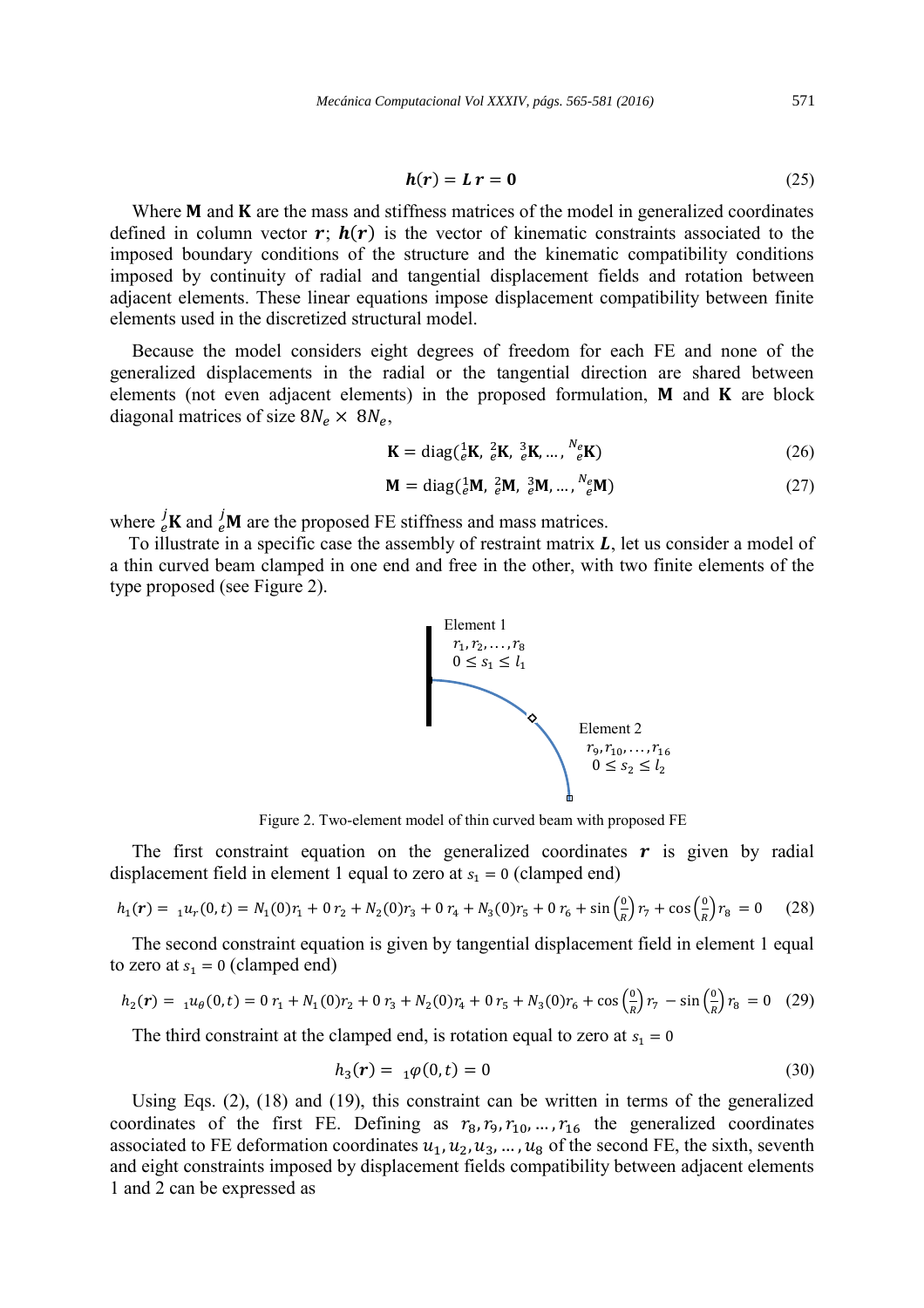$$
h_4(r) = \, _2u_r(0,t) - \, _1u_r(l_1,t) = 0 \tag{31a}
$$

$$
h_5(r) = 2u_\theta(0, t) - 1u_\theta(l_1, t) = 0 \tag{31b}
$$

$$
h_6(\mathbf{r}) = \, _2\varphi(0, t) - \, _1\varphi(l_1, t) = 0 \tag{31c}
$$

Replacing the displacement and rotation fields as functions of the generalized coordinates and interpolating functions proposed, the six constraint equations given in Eqs. (28) through (31) can be expressed in the form of Eq. (25) for this example.

The dynamic analysis can be done reducing the generalized coordinates to an independent set of coordinates  $q$ , with a number of degrees of freedom  $N_q$ 

$$
N_q = N_r - N_h \tag{32}
$$

where  $N_h$  is the number of constraints on the model coordinates. In the example considered (model in Fig. 2),  $N_a = 16 - 6 = 10$  dofs.

Selecting  $q$  as an unconstraint subset of generalized coordinates  $r$ , we can express

$$
r(t) = L_{rq} q(t) \tag{33}
$$

solving for the slave displacements as linear functions of the unconstrained generalized coordinates  $q$ , using Eq. (25) (Inaudi, 2010).

The unconstrained reduced order model is finally expressed as

$$
\mathbf{M}_q \ddot{\mathbf{q}}(t) + \mathbf{K}_q \mathbf{q}(t) = \mathbf{0}
$$
 (34)

where

$$
\mathbf{M}_q = L_{rq}^T \mathbf{M} L_{rq} \tag{35a}
$$

$$
\mathbf{K}_q = \mathbf{L}_{rq}^T \mathbf{K} \, \mathbf{L}_{rq} \tag{35b}
$$

Using the reduced-order model with independent coordinates, natural frequencies and modes of vibration can be computed using standard eigenvalue-problem solvers.

If the model had non conservative external loads  $F_r$  assembled by virtual work on the generalized coordinates  $r$ , the reduced-order model subjected to external loading take the form

$$
\mathbf{M}_q \ddot{\mathbf{q}}(t) + \mathbf{K}_q \mathbf{q}(t) = L_{rq}^T \mathbf{F}_r(t)
$$
\n(36)

In section 4 numerical results are shown for static and dynamic analysis of structural models of thin arches and beams in planar deformation.

# **3 THICK CURVED BEAM MODEL**

The structural element under analysis in this section is a thick curved beam of constant radius of curvature  $R$  in the undeformed configuration subjected to small deformations.

#### **3.1 Kinematic model for FE of thick curved beam**

As shown in Figure 3, the displacements fields that describe the deformed configuration are the tangential displacement  $u_{\theta}(s,t)$ , the radial displacement  $u_{r}(s,t)$  and the rotation field  $\alpha(s,t)$ , where s is the spatial coordinate that defines the location of every arch section in the undeformed configuration. This description allows for the representation of shear deformation in the beam.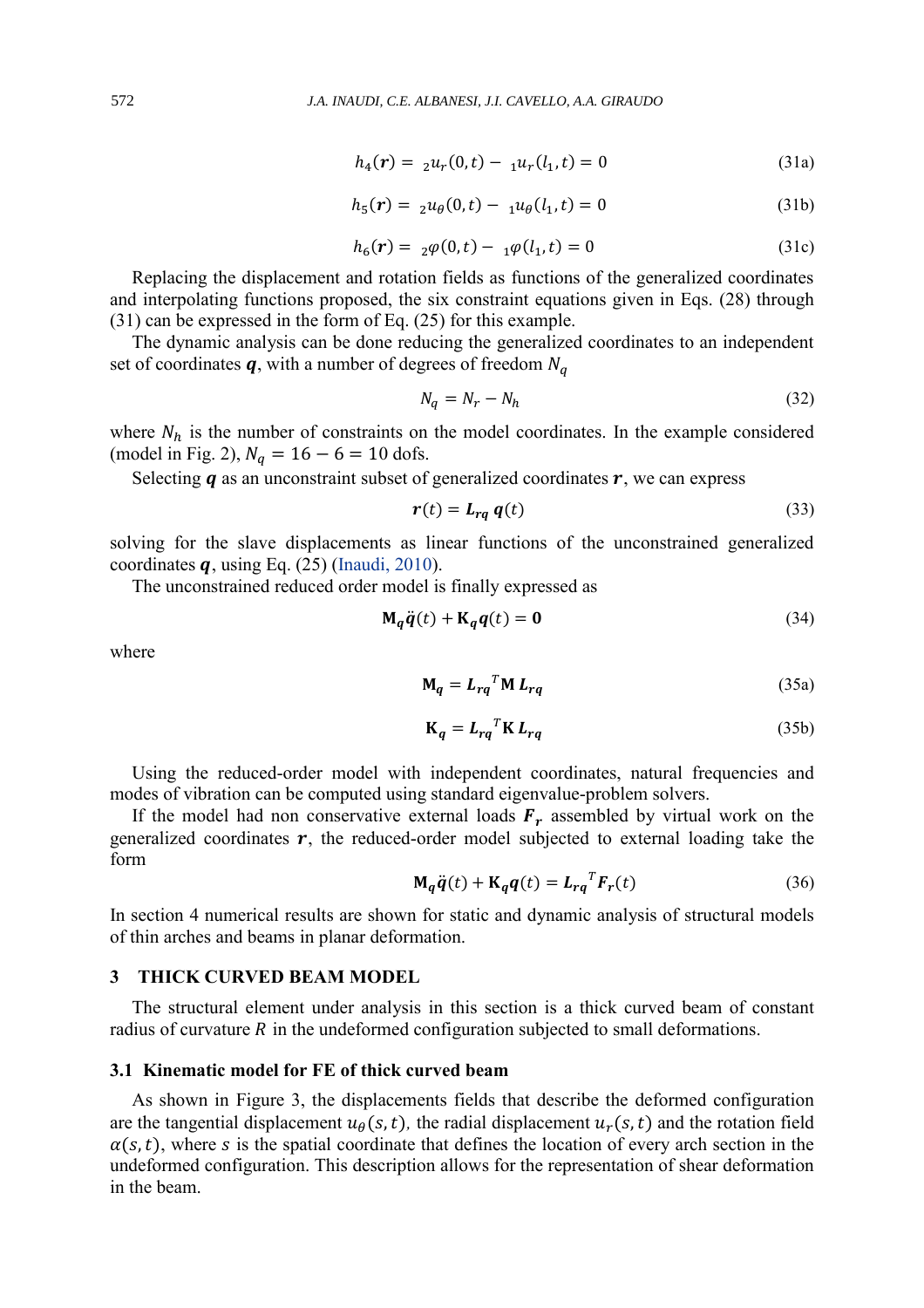

Figure 3. Thick curved beam

For a thick beam with shear deformations, the extensional strain  $\varepsilon$ , the shear deformation  $\gamma$ and the curvature  $\kappa$ , can be expressed for small tangential displacements, radial displacements and rotations, by the following linear differential operators

$$
\varepsilon(s,t) = \frac{\partial u_{\theta}(s,t)}{\partial s} + \frac{u_r(s,t)}{R}
$$
\n(37a)

$$
\gamma(s,t) = \alpha(s,t) + \frac{\partial u_r(s,t)}{\partial s} - \frac{u_\theta(s,t)}{R}
$$
\n(37b)

$$
\kappa(s,t) = \frac{\partial \alpha(s,t)}{\partial s} \tag{37c}
$$

#### **Rigid body displacement field**

Because conventional polynomial interpolation functions cannot represent rigid body motion of the thick curved beam, special interpolating functions that satisfy rigid body displacements are included in the kinematic model of the proposed FE. To compute rigid body fields compatible with this linear kinematic model we can solve for the radial, tangential and rotational fields that produce zero strain, zero curvature and zero shear deformation in the thick curved beam:

$$
\frac{du_{\theta}(s,t)}{ds} + \frac{u_r(s,t)}{R} = 0
$$
\n(38a)

$$
\alpha(s,t) + \frac{du_r(s,t)}{ds} - \frac{u_\theta(s,t)}{R} = 0 \tag{38b}
$$

$$
\frac{\partial \alpha(s,t)}{\partial s} = 0 \tag{38c}
$$

Integrating Eq. (38c)

$$
r_b \alpha(s, t) = u_1 \tag{39}
$$

Differentiating Eq. (38a)

$$
\frac{d^2u_r(s,t)}{ds^2} - \frac{du_\theta(s,t)}{ds}\frac{1}{R} = 0\tag{40}
$$

From Eqs. (38a) and (40)

$$
\frac{d^2u_r(s,t)}{ds^2} + \frac{1}{R^2}u_r(s,t) = 0
$$
\n(41)

This differential equation can be integrated

$$
_{rb}u_r(s,t) = u_2 \sin\left(\frac{s}{R}\right) + u_3 \cos\left(\frac{s}{R}\right) \tag{42}
$$

Finally, replacing Eqs. (39) and (42) in Eq. (38b)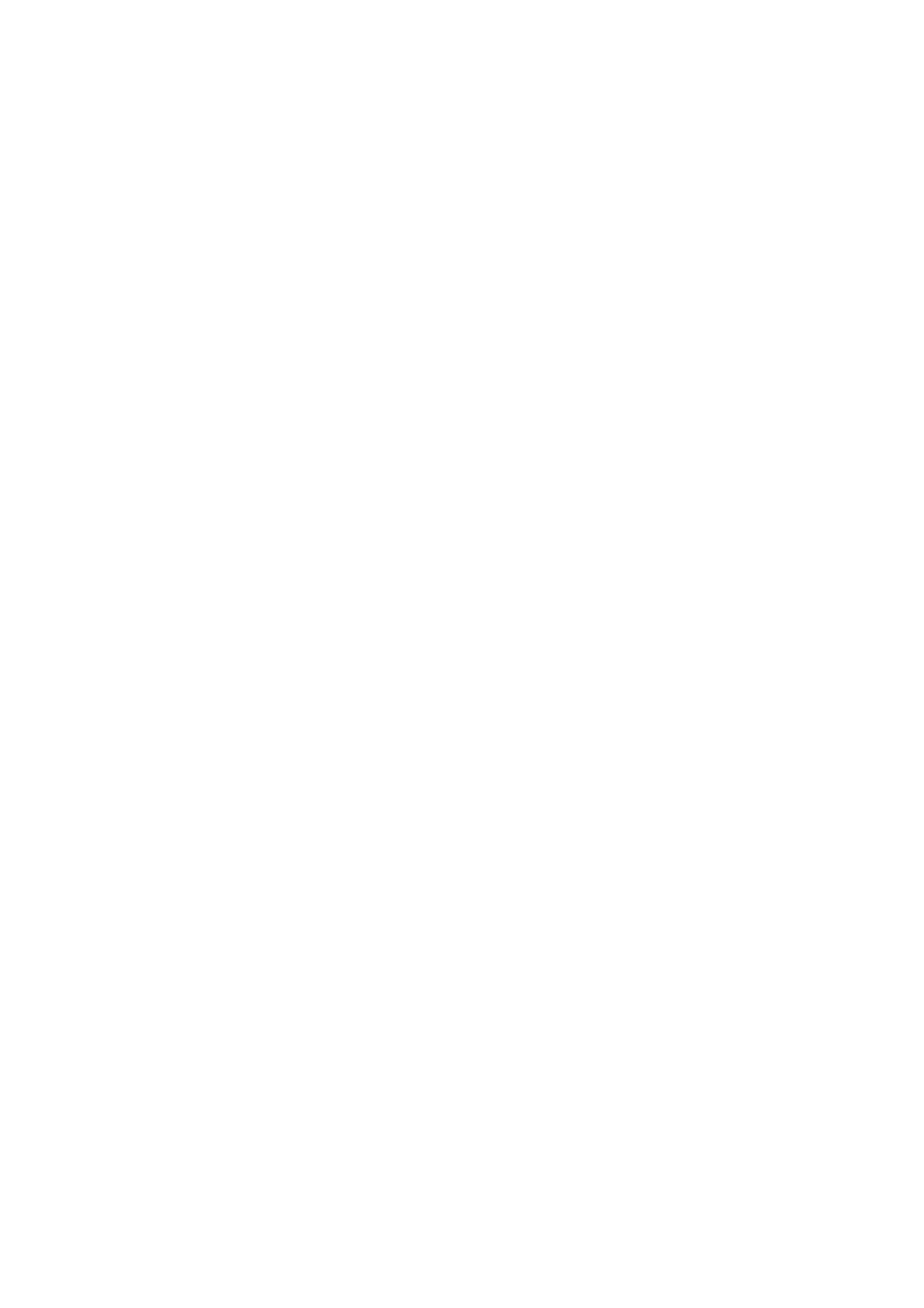$$
g_0 = -\frac{R}{L}u_7 + \frac{R^2u_5}{L^2} + \frac{2R^3}{L^3}u_9 - \frac{R^3}{L^3}u_{11}
$$
 (50d)

$$
g_1 = -\frac{R}{L^2} u_8 + \frac{R}{L^2} u_{10} + 2\frac{R^2}{L^3} u_6
$$
\n
$$
B^2
$$
\n(50e)

$$
e_0 = \frac{R}{L} u_4 + \frac{R^2}{L^2} u_8 - \frac{R^2}{L^2} u_{10} - 2 \frac{R^3}{L^3} u_6 \tag{50f}
$$

Finally then

$$
_{def}u_r(s,t) = \frac{R}{L}u_4 + \frac{R^2}{L^2}u_8 - \frac{R^2}{L^2}u_{10} - 2\frac{R^3}{L^3}u_6 + (\frac{Ru_5}{L^2} + \frac{2R^2}{L^3}u_9 - \frac{R^2}{L^3}u_{11})s + \frac{R}{L^3}u_6s^2
$$
 (51a)

$$
def u_{\theta}(s,t) = -\frac{R}{L}u_7 + \frac{R^2u_5}{L^2} + \frac{2R^3}{L^3}u_9 - \frac{R^3}{L^3}u_{11} + \left(-\frac{R}{L^2}u_8 + \frac{R}{L^2}u_{10} + 2\frac{R^2}{L^3}u_6\right)s + \left(-\frac{R}{L^3}u_9 + \frac{R}{L^2}u_{11}\right)s^2\tag{51b}
$$

Rearranging terms and considering rigid body and deformation components in the assumed displacement fields we finally obtain:

$$
u_r(s,t) = 0u_1 + \sin\left(\frac{s}{R}\right)u_2 + \cos\left(\frac{s}{R}\right)u_3 + \frac{R}{L}u_4 + \frac{Rs}{L^2}u_5 + \left(-2\frac{R^3}{L^3} + \frac{R}{L^3}s^2\right)u_6 + 0u_7 + \frac{R^2}{L^2}u_8 + \frac{2sR^2}{L^3}u_9 - \frac{R^2}{L^2}u_{10} - \frac{sR^2}{L^3}u_{11}
$$
\n(52a)

$$
u_{\theta}(s,t) = R u_1 + \cos\left(\frac{s}{R}\right)u_2 - \sin\left(\frac{s}{R}\right)u_3 + 0u_4 + \frac{R^2}{L^2}u_5 + 2\frac{R^2s}{L^3}u_6 - \frac{R}{L}u_7 - \frac{Rs}{L^2}u_8 + \left(\frac{2R^3}{L^3} - \frac{Rs^2}{L^3}\right)u_9 + \frac{Rs}{L^2}u_{10} + \left(-\frac{R^3}{L^3} + \frac{Rs^2}{2L^3}\right)u_{11}
$$
\n(52b)

$$
\alpha(s,t) = u_1 + \frac{s}{L^2}u_{10} + \frac{s^2}{2L^3}u_{11}
$$
\n(52c)

The proposed FE model has eleven generalized independent coordinates for each finite element with which any rigid body displacement can be represented avoiding shear locking and quadratic elongation and shear deformation fields, and linear curvature fields are captured. As in the case of the thin curved beam, the proposed FE formulation requires the inclusion of kinematic constraint equations to force displacement compatibility of boundary nodes of adjacent elements of the full structural model.

#### **3.2 Potential and kinetic energy representation**

The potential energy of the thick curved beam is expressed as

$$
U = \frac{1}{2} \int_0^l (E A \varepsilon^2 + E I \kappa_s^2 + k_s G A \gamma^2) ds \tag{53}
$$

where  $E$  is the Young modulus,  $\vec{A}$  is the cross sectional area,  $\vec{I}$  is the second moment of inertia of the cross sectional area,  $G$  is the shear modulus, and  $k<sub>s</sub>$  is the cross section shear factor.

Substituting the expressions of longitudinal strain and curvature

$$
U_e = \int_0^l (EA(\frac{\partial u_\theta(s,t)}{\partial s} + \frac{u_r(s,t)}{R})^2 + EI(\frac{\partial \alpha(s,t)}{\partial s})^2 + k_s GA(\alpha(s,t) + \frac{\partial u_r(s,t)}{\partial s} - \frac{u_\theta(s,t)}{R})^2) ds \tag{54}
$$

Including rotational inertia of the thick curved beam, the kinetic energy can be expressed as

$$
T = \frac{1}{2} \int_0^l (\rho A \frac{\partial u_r}{\partial t}^2 + \rho A \frac{\partial u_\theta}{\partial t}^2 + \rho I \frac{\partial \alpha^2}{\partial t}) ds
$$
 (55)

Replacing the displacement fields by the linear combination of the interpolating functions times the FE generalized coordinates given in Eqs. (52), the stiffness and mass matrices can be computed. The elements of the stiffness and mass matrices can be expressed in its general form expressed in Eqs. (23a) and (23b) where  $_ek$ **X** and  $_eh$ **M** are eleven by eleven FE matrices and the potential and kinetic energy expression are given in Eqs. (54) and (55). Closed form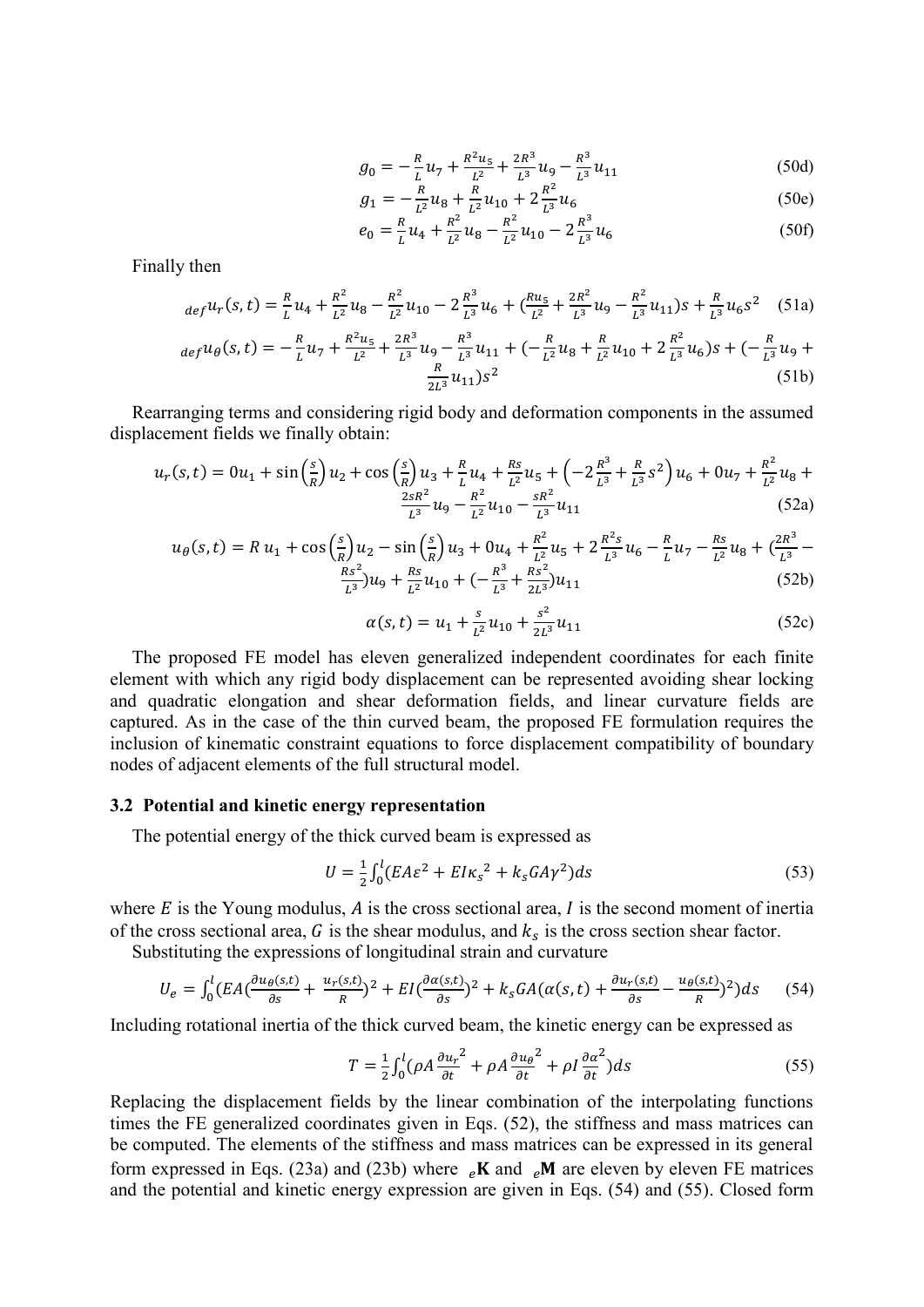expressions are computed for the elements of the stiffness and mass matrices (which are not included for brevity).

#### **3.3 Dynamic model and kinematic constraints**

Given a structural model developed with the proposed FE as that shown in Figure 4, the equations of motion of the model in free vibration can be expressed as indicated in Eqs.(24) and  $(25)$  where **M** and **K** are the mass and stiffness matrices of the model in generalized coordinates defined in column vector  $\mathbf{r}$ .  $\mathbf{h}(\mathbf{r})$  is the vector of kinematic constraints associated to the imposed boundary conditions of the structure and the kinematic compatibility conditions imposed by continuity of radial and tangential displacement fields between adjacent elements.

Because the model considers eleven generalized coordinates for each FE and none of the generalized displacements in the radial or the tangential direction or the rotation are shared between adjacent elements in the proposed formulation,  $M$  and  $K$  are block diagonal matrices of size  $11N_e \times 11N_e$  as indicated in Eqs. (26) and (27), where  $\frac{j}{e}$ **K** and  $\frac{j}{e}$ **M** are the FE stiffness and mass matrices of the thick curved FE.

To illustrate the assembly of the restraint matrix  $L$ , let us consider a model of a thick curved beam clamped in one end and free in the other, with two finite elements of the type proposed (see Figure 4).



Figure 4. Two-element model of thin curved beam with proposed FE

The first three constraint equations on the generalized coordinates  $\boldsymbol{r}$  are the radial displacement field, tangential displacement field and section rotation in element 1 equal to zero at  $s_1 = 0$  (clamped end). The fourth to sixth constraints are the continuity of radial displacement, tangential displacement and rotation in the intersection of the elements of the model.

Defining as  $r_1, r_2, \ldots r_{11}$  the generalized coordinates associated to FE deformation coordinates  $u_1, u_2, u_3, \dots, u_{11}$  of the first FE and  $r_{12}, r_{13}, \dots r_{22}$  to the deformation coordinates  $u_1, u_2, u_3, \ldots, u_{11}$  of the second FE, the six constraint equations can be expressed in the form of Eq.  $(25)$  with the kinematic constraint matrix  $\boldsymbol{L}$  assembled with the constraints imposed by the clamped end:

$$
h_1(r) = \, _1u_r(0,t) = 0 \tag{56a}
$$

$$
h_2(r) = \, _1u_\theta(0, t) = 0 \tag{56b}
$$

$$
h_3(r) = \ _{1} \alpha(0, t) = 0 \tag{56c}
$$

and the constraints imposed by displacement fields compatibility between adjacent elements 1 and 2: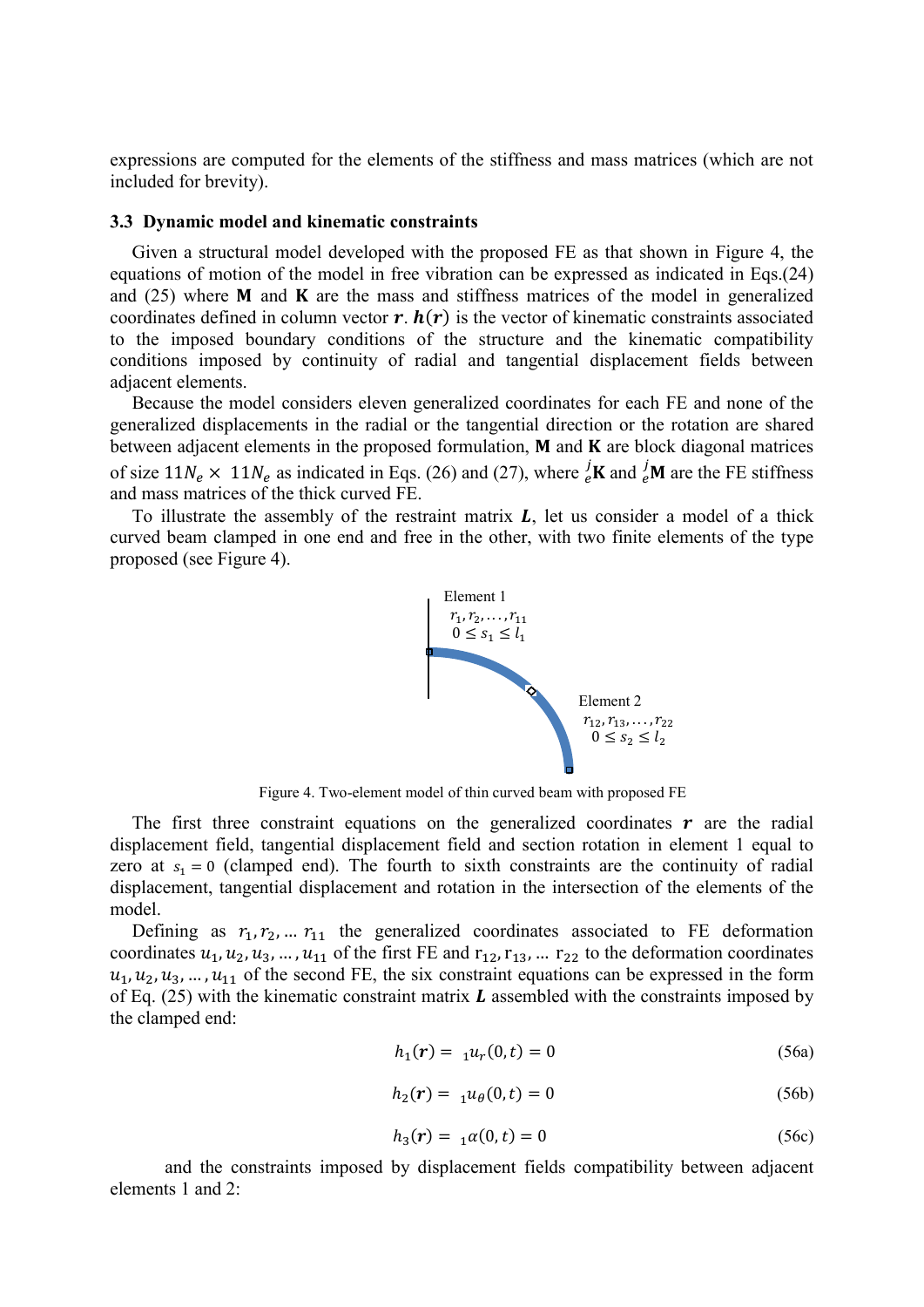$$
h_4(r) = 2u_r(0, t) - 1u_r(l_1, t) = 0 \tag{57a}
$$

$$
h_5(r) = \, _2u_\theta(0, t) - \, _1u_\theta(l_1, t) = 0 \tag{57b}
$$

$$
h_6(r) = \, _2\varphi(0,t) - \, _1\varphi(l_1,t) = 0 \tag{57c}
$$

As developed in the case of a thin curved beam, the dynamic analysis can be done reducing the generalized coordinates to an independent set of coordinates  $q$ , with a number of degrees of freedom  $N_a = N_r - N_h$ . In the example considered,  $N_a = 22 - 6 = 16$  dofs.

Selecting  $q$  as an unconstraint subset of generalized coordinates  $r$ , we can express the displacement coordinate vector of the complete model  $r(t) = L_{rq} q(t)$ , solving for the slave displacements as linear functions of the unconstrained generalized coordinates  $q$ , using Eq. (25). The unconstrained reduced order model is finally expressed as  $\mathbf{M}_a \ddot{\mathbf{q}}(t) + \mathbf{K}_a \mathbf{q}(t) = \mathbf{0}$ , where  $\mathbf{M}_q$  and  $\mathbf{K}_q$  are the reduced-order model mass and stiffness matrices.

If the model including thick and/or thin beam elements had non conservative external loads  $F_r$  assembled by virtual work on the generalized coordinates  $r$ , the reduced-order model subjected to external loading take the form:

$$
\mathbf{M}_q \ddot{\mathbf{q}}(t) + \mathbf{K}_q \mathbf{q}(t) = \mathbf{L}_{rq}^T \mathbf{F}_r(t)
$$
\n(58)

#### **4 NUMERICAL EVALUATION OF THE PROPOSED FE**

In this section natural frequencies computed using the proposed FE are compared with results published in the literature for clamped-clamped beams for thin and thick curved beams.

#### **4.1 Thin curved beam**

A clamped-clamped curved beam is analyzed. The geometric parameters assumed in the numerical examples are defined as functions of the radius of gyration (Escanes et al., 2006),

$$
r_g = \sqrt{I/A} \tag{59}
$$

and the ratio of  $r_a/S$  where S is the total length of curved beam. Calling R to the radius of curvature of the thin beam and  $\theta_0$  the total angle of the curved beam.  $S = R\theta_0$ . The number of elements used in the FE model is defined ad  $N_e$  and is varied in the analysis to assess the relative accuracy and convergence of the FE model for different meshes.

Once the finite element model is assembled for a given number  $N_e$  and a given ratio  $S/r_a$ , natural frequencies are calculated and normalized as

$$
\lambda_j = \omega_j S^2 \sqrt{\frac{\rho A}{EI}} \tag{60}
$$

where  $\omega_j$  is the *j*-th natural frequency computed with the proposed FE model.

 Tables 1 and 2 show computed normalized fundamental natural frequency of the model as a function of  $N_e$  and  $S/r_g$  for the thin curved beam with rotational inertia included in the mass matrix and with only translational kinetic energy considered in the mass matrix. Table 3 compares the normalized fundamental frequency computed using the proposed FE with the corresponding value estimated by different authors. The results indicate good agreement.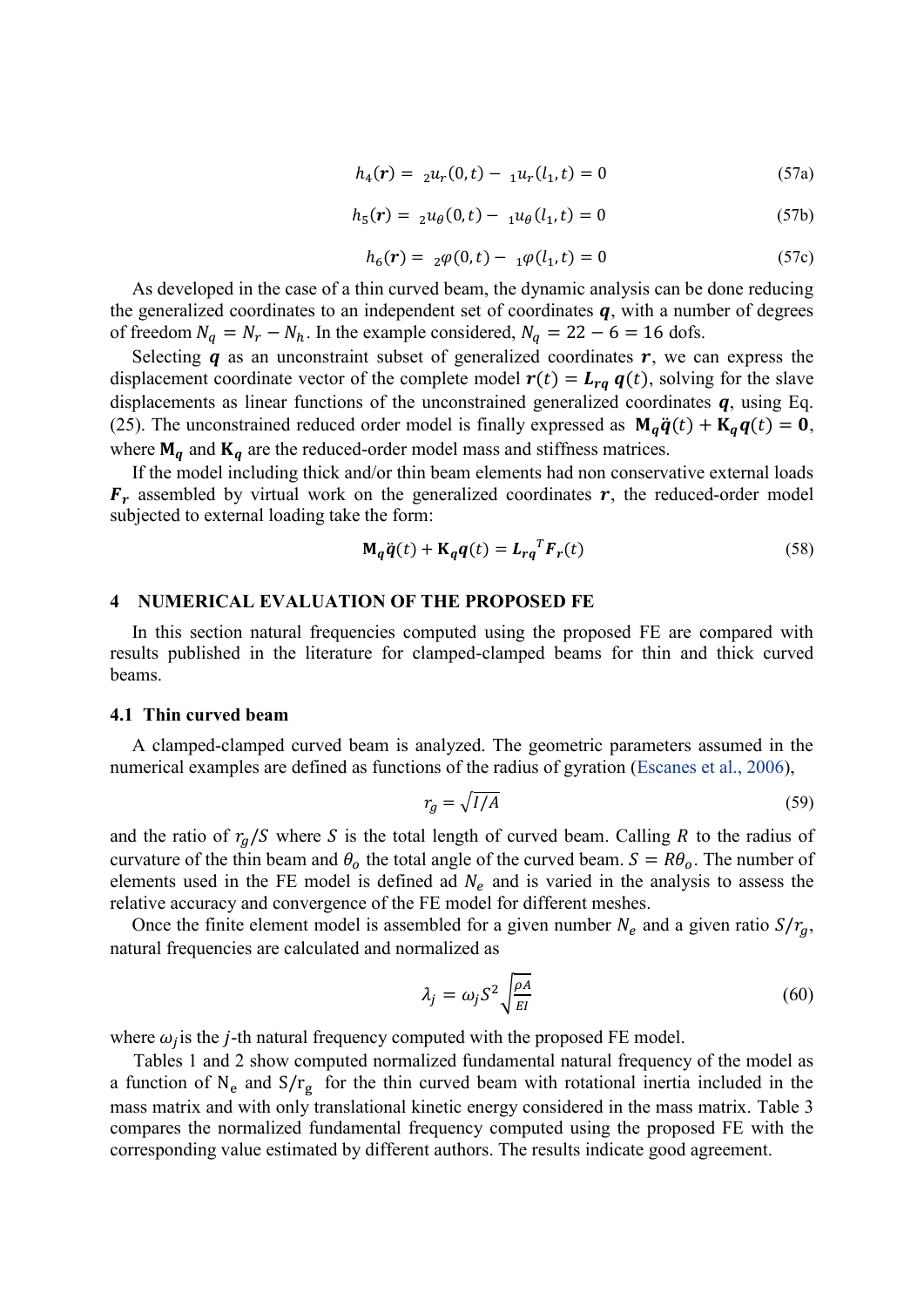|               | $N_e = 2$ | $N_e = 4$ | $N_e = 8$ | $N_e = 12$ | $N_e = 20$ | $N_e = 30$ |
|---------------|-----------|-----------|-----------|------------|------------|------------|
| $S/r_g = 25$  | 37.8060   | 37.6932   | 37.6921   | 37.6921    | 37.6921    | 37.6921    |
| $S/r_a = 50$  | 54.9906   | 54.9204   | 54.9101   | 54.9100    | 54.9100    | 54.9100    |
| $S/r_a = 100$ | 55.6834   | 55.6109   | 55.6004   | 55.6003    | 55.6002    | 55.6002    |
| $S/r_a = 150$ | 55.8090   | 55.7362   | 55.7257   | 55.7255    | 55.7255    | 55.7255    |
| $S/r_a = 250$ | 55.8731   | 55.8001   | 55.7896   | 55.7894    | 55.7894    | 55.7894    |
| $S/r_g = 350$ | 55.8907   | 55.8177   | 55.8071   | 55.8070    | 55.8070    | 55.8070    |
| $S/r_a = 500$ | 55.9000   | 55.8270   | 55.8164   | 55.8163    | 55.8163    | 55.8163    |

Table 1. Normalized fundamental frequency  $\lambda_1$  estimated with the proposed FE for  $\theta_0 = \frac{\pi}{2}$  $\frac{\pi}{2}$ , thin beam model, translational and rotational inertia included in FE mass matrix.

|                 | $N_e = 2$ | $N_e = 4$ | $N_e = 8$ | $N_e = 12$ | $N_e = 20$ | $N_e = 30$ |
|-----------------|-----------|-----------|-----------|------------|------------|------------|
| $S/r_g = 25$    | 38.1387   | 38.0315   | 38.0304   | 38.0304    | 38.0304    | 38.0304    |
| $S/r_{q} = 50$  | 55.3619   | 55.2957   | 55.2857   | 55.2855    | 55.2855    | 55.2855    |
| $S/r_a = 100$   | 55.7811   | 55.7097   | 55.6992   | 55.6991    | 55.6991    | 55.6991    |
| $S/r_a = 150$   | 55.8529   | 55.7805   | 55.7700   | 55.7699    | 55.7698    | 55.7698    |
| $S/r_a = 250$   | 55.8889   | 55.8161   | 55.8056   | 55.8054    | 55.8054    | 55.8054    |
| $S/r_{q} = 350$ | 55.8988   | 55.8259   | 55.8153   | 55.8152    | 55.8151    | 55.8151    |
| $S/r_a = 500$   | 55.9040   | 55.8310   | 55.8205   | 55.8203    | 55.8203    | 55.8203    |

Table 2. Normalized fundamental frequency  $\lambda_1$  estimated with the proposed FE for  $\theta_0 = \frac{\pi}{2}$  $\frac{\pi}{2}$ , thin beam model, only translational inertia included in FE mass matrix.

| 37.813<br>$S/r_{q} = 25$<br>38.0304<br>37.6921<br>37.81<br>37.815<br>$S/r_a = 50$<br>54.973<br>54.98<br>54.985<br>55.2855<br>54.9100<br>$S/r_a = 100$<br>55.626<br>55.6002<br>55.63<br>55.615<br>55.6991<br>$S/r_a = 150$<br>55.732<br>55.74<br>55.742<br>55.7699<br>55.7255<br>$S/r_a = 250$<br>55.7894<br>55.80<br>55.776<br>55.801<br>55.8054<br>$S/r_{q} = 350$<br>55.83<br>55.812<br>55.817<br>55.8152<br>55.8070 | Austin and<br>Veletsos<br>1973 | Kang et al.<br>1996 | Escanes et<br>al., 2006<br>$n_p = 13$ | Proposed FE with<br>$N_e = 12$ only<br>translational inertia | Proposed FE with<br>$N_e = 12$ translational<br>and rotational inertia |
|------------------------------------------------------------------------------------------------------------------------------------------------------------------------------------------------------------------------------------------------------------------------------------------------------------------------------------------------------------------------------------------------------------------------|--------------------------------|---------------------|---------------------------------------|--------------------------------------------------------------|------------------------------------------------------------------------|
|                                                                                                                                                                                                                                                                                                                                                                                                                        |                                |                     |                                       |                                                              |                                                                        |
|                                                                                                                                                                                                                                                                                                                                                                                                                        |                                |                     |                                       |                                                              |                                                                        |
|                                                                                                                                                                                                                                                                                                                                                                                                                        |                                |                     |                                       |                                                              |                                                                        |
|                                                                                                                                                                                                                                                                                                                                                                                                                        |                                |                     |                                       |                                                              |                                                                        |
|                                                                                                                                                                                                                                                                                                                                                                                                                        |                                |                     |                                       |                                                              |                                                                        |
|                                                                                                                                                                                                                                                                                                                                                                                                                        |                                |                     |                                       |                                                              |                                                                        |
| $S/r_a = 500$<br>55.812<br>55.826<br>55.84<br>55.8203<br>55.8163                                                                                                                                                                                                                                                                                                                                                       |                                |                     |                                       |                                                              |                                                                        |

Table 3. Comparison of normalized fundamental frequency  $\lambda_1$  estimated with the proposed FE for  $\theta_o=\frac{\pi}{2}$  $\frac{\pi}{2}$ , thin beam model with other published results.

|                 | $N_e = 2$ | $N_e = 4$ | $N_e = 8$ | $N_e = 12$ | $N_e = 20$ | $N_e = 30$ |
|-----------------|-----------|-----------|-----------|------------|------------|------------|
| $S/r_a = 25$    | 37.1304   | 37.0571   | 36.9997   | 36.9965    | 36.9958    | 36.9957    |
| $S/r_a = 50$    | 66.4179   | 52.8340   | 52.4213   | 52.3975    | 52.3923    | 52.3917    |
| $S/r_a = 100$   | 72.8457   | 55.4130   | 54.9431   | 54.9160    | 54.9101    | 54.9094    |
| $S/r_a = 150$   | 73.9106   | 55.9295   | 55.4477   | 55.4199    | 55.4138    | 55.4131    |
| $S/r_g = 250$   | 74.4707   | 56.1991   | 55.7111   | 55.6828    | 55.6767    | 55.6760    |
| $S/r_{q} = 350$ | 74.6268   | 56.2740   | 55.7842   | 55.7559    | 55.7498    | 55.7490    |
| $S/r_{q} = 500$ | 74.7101   | 56.3139   | 55.8232   | 55.7948    | 55.7887    | 55.7880    |

Table 4. Normalized fundamental frequency  $\lambda_1$  estimated with the proposed FE for  $\theta_0 = \frac{\pi}{2}$  $\frac{\pi}{2}$ , thick beam model, translational and rotational inertia included in FE mass matrix.

Table 4 shows the normalized fundamental frequency computed using the proposed thick FE model for different number of elements and  $S/r<sub>g</sub>$  ratios that correspond to relatively thin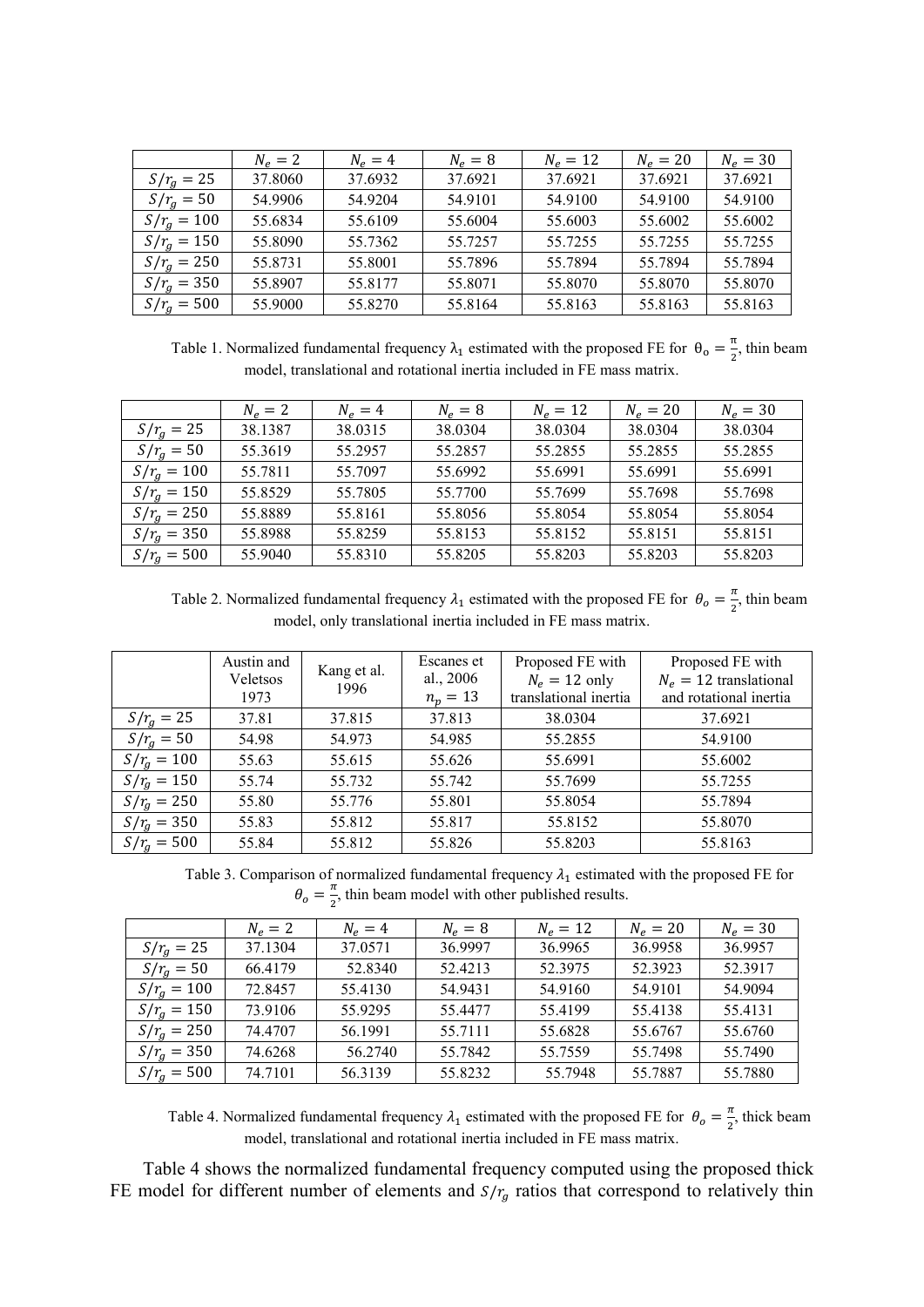curved beams. Rotational inertia is included in the FE mass matrix and a Poisson ratio  $\nu = 0.25$  is assumed. The curved beam has a total angle  $\theta_o = \frac{\pi}{2}$  $\frac{\pi}{2}$  and is clamped in both ends.

#### **4.2 Thick curved beam**

Tables 5 through 8 show the normalized first four natural frequencies computed using the proposed thick FE model for different number of elements and  $S/r<sub>g</sub>$  ratios that correspond to relatively thick curved beams. Rotational inertia is included in the FE mass matrix and a Poisson ratio  $v = 0.25$  is assumed. As the table show very accurate estimations of the first four natural frequencies are obtained with a mesh of only 5 FE for the 90 degree angle arch.

|                | $N_e=5$ | $N_e = 10$ | $N_e = 20$ | $N_e = 30$ | $N_e = 50$ | $N_e = 100$ |
|----------------|---------|------------|------------|------------|------------|-------------|
| $S/r_a = 5$    | 11.0094 | 11.0084    | 11.0084    | 11.0084    | 11.0084    | 11.0084     |
| $S/r_a = 10$   | 19.1928 | 19.1887    | 19.1884    | 19.1884    | 19.1884    | 19.1884     |
| $S/r_{q} = 20$ | 31.3988 | 31.3843    | 31.3834    | 31.3833    | 31.3833    | 31.3833     |
| $S/r_{q} = 50$ | 52.5806 | 52.4038    | 52.3923    | 52.3917    | 52.3916    | 52.3916     |
| $S/r_a = 100$  | 55.1246 | 54.9232    | 54.9101    | 54.9094    | 54.9092    | 54.9092     |

Table 5. Normalized fundamental frequency  $\lambda_1$  estimated with the proposed FE for  $\theta_0 = \frac{\pi}{2}$  $\frac{\pi}{2}$ , thick beam model, translational and rotational inertia included in FE mass matrix.

|                 | $N_e = 5$ | $N_e = 10$ | $N_e = 20$ | $N_e = 30$ | $N_e = 50$ | $N_e = 100$ |
|-----------------|-----------|------------|------------|------------|------------|-------------|
| $S/rg = 5$      | 13.4665   | 13.4641    | 13.4639    | 13.4639    | 13.4639    | 13.4639     |
| $S/r_a = 10$    | 25.3912   | 25.3731    | 25.3719    | 25 37 19   | 25.3718    | 25.3718     |
| $S/r_a = 20$    | 40.7566   | 40.6727    | 40.6673    | 40.6670    | 40.6669    | 40.6669     |
| $S/r_{q} = 50$  | 64.1521   | 63.9702    | 63.9585    | 63.9579    | 63.9577    | 63.9577     |
| $S/r_{q} = 100$ | 96.4707   | 95.4147    | 95.3447    | 95.3409    | 95.3401    | 95.3400     |

Table 6. Normalized frequency  $\lambda_2$  estimated with the proposed FE for  $\theta_0 = \frac{\pi}{2}$  $\frac{\pi}{2}$ , thick beam model, translational and rotational inertia included in FE mass matrix.

|                | $N_e = 5$ | $N_e = 10$ | $N_e = 20$ | $N_e = 30$ | $N_e = 50$ | $N_e = 100$ |
|----------------|-----------|------------|------------|------------|------------|-------------|
| $S/rq = 5$     | 18.6621   | 18.6572    | 18.6569    | 18.6568    | 18.6568    | 18.6568     |
| $S/r_a = 10$   | 37.3382   | 37.3157    | 37.3141    | 37.3140    | 37.3140    | 37.3140     |
| $S/r_{q} = 20$ | 69.4581   | 69.3883    | 69.3836    | 69.3833    | 69.3833    | 69.3833     |
| $S/r_a = 50$   | 113.8951  | 112.8641   | 112.7873   | 112.7831   | 112.7822   | 112.7820    |
| $S/r_q = 100$  | 156.0528  | 154.9826   | 154.9026   | 154.8981   | 154.8972   | 154.8970    |

Table 7. Normalized frequency  $\lambda_3$  estimated with the proposed FE for  $\theta_0 = \frac{\pi}{2}$  $\frac{\pi}{2}$ , thick beam model, translational and rotational inertia included in FE mass matrix.

|                | $N_e = 5$ | $N_e = 10$ | $N_e = 20$ | $N_e = 30$ | $N_e = 50$ | $N_e = 100$ |
|----------------|-----------|------------|------------|------------|------------|-------------|
| $S/r_a = 5$    | 25.8164   | 25.8096    | 25.8091    | 25.8091    | 25.8091    | 25.8091     |
| $S/r_{q} = 10$ | 48.7992   | 48.6583    | 48.6485    | 48.6480    | 48.6479    | 48.6477     |
| $S/r_a = 20$   | 79.6021   | 79 1027    | 79.0665    | 79.0645    | 79.0641    | 79.0640     |
| $S/r_{q} = 50$ | 156.2830  | 154.3022   | 154.1394   | 154.1305   | 154.1285   | 154.1282    |
| $S/r_a = 100$  | 188.4696  | 184.6264   | 184.2057   | 184.1823   | 184.1773   | 184.1765    |

Table 8. Normalized frequency  $\lambda_4$  estimated with the proposed FE for  $\theta_0 = \frac{\pi}{2}$  $\frac{\pi}{2}$ , thick beam model, translational and rotational inertia included in FE mass matrix.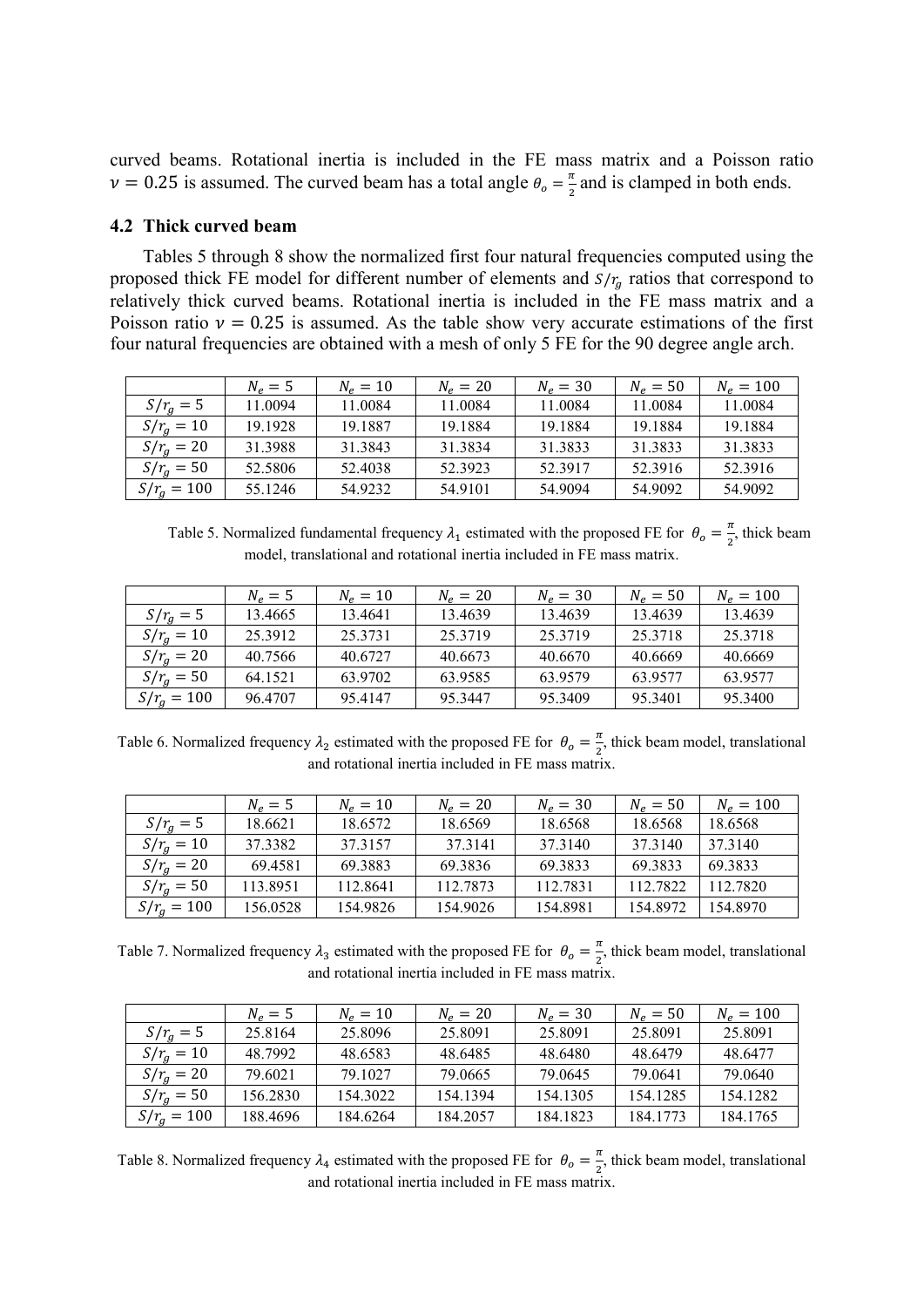To illustrate the slow convergence to natural frequencies and estimation error of a FE model built using straight cubic beam elements with shear deformation, the computed first two natural frequencies obtained using classical beam FE in structural models with different number of elements are shown in Tables 9 and 10.

|                | $N_e = 5$ | $N_e = 10$ | $N_e = 20$ | $N_e = 30$ | $N_e = 50$ | $N_e = 100$ |
|----------------|-----------|------------|------------|------------|------------|-------------|
| $S/rg = 5$     | 16.4284   | 16.3339    | 16.3055    | 16.3000    | 16.2972    | 16.2960     |
| $S/r_{q} = 10$ | 24.6080   | 24.1562    | 24.0347    | 24.0118    | 24.0000    | 23.9950     |
| $S/r_{q} = 20$ | 33.6074   | 33.0873    | 32.9457    | 32 9189    | 32 9051    | 32.8993     |
| $S/r_a = 50$   | 57.8647   | 56.0771    | 55.4944    | 55.3793    | 55.3195    | 55.2940     |
| $S/r_a = 100$  | 58.3765   | 56.5158    | 55.9142    | 55.7956    | 55.7340    | 55.7078     |

Table 9. Normalized frequency  $\lambda_1$  estimated with a straight beam FE discretization mesh for  $\theta_0 = \frac{\pi}{2}$ , shear 2 deformation included in FE stiffness matrix; translational and rotational inertia included in FE mass matrix.

|                | $N_e = 5$ | $N_e = 10$ | $N_e = 20$ | $N_e = 30$ | $N_e = 50$ | $N_e = 100$ |
|----------------|-----------|------------|------------|------------|------------|-------------|
| $S/r_a = 5$    | 20.1914   | 19.6808    | 19.5542    | 19.5308    | 19.5189    | 19.5138     |
| $S/r_a = 10$   | 31.1344   | 30.9049    | 30.8404    | 30.8281    | 30 8217    | 30.8190     |
| $S/r_a = 20$   | 51.7327   | 50.7006    | 50.3562    | 50.2876    | 50 2519    | 50.2367     |
| $S/r_{q} = 50$ | 66.5739   | 65.3546    | 65.0326    | 64.9716    | 64.9401    | 64.9268     |
| $S/r_a = 100$  | 103.3130  | 99.0592    | 97.6949    | 97.4187    | 97.2741    | 97.2123     |

Table 10. Normalized frequency  $\lambda_2$  estimated with a straight beam FE discretization mesh for  $\theta_0 = \frac{\pi}{2}$ , shear 2 deformation included in FE stiffness matrix; translational and rotational inertia included in FE mass matrix.

# **5 CONCLUSIONS**

The proposed FE for thin and thick curved beam or circular arch shows a satisfactory performance in terms of accuracy, convergence and mesh size. Natural frequency estimates of a 90 degree clamped-clamped arch have been analyzed and compared with estimations published in scientific literature. With meshes of only five finite elements of the proposed type excellent accuracy is obtained in the estimation of the first four natural frequencies of the analyzed structure. The FE doesn't show shear locking because it can represent in the exact rigid body displacement fields for the linear kinematic theory. The accuracy obtained using relatively small meshes (large elements compared to the number required using straight beam 2-node elements) is directly related to the capability of representing quadratic elongation and shear deformation in the FE space variable

The need of handling slave and independent generalized displacement coordinates for structural models that use the proposed FE of thin or thick curved beams could be considered a limitation in the application of the FE to standard finite-element codes which are frequently developed using FEs with nodal displacements as generalized coordinates, that guarantee adjacent element displacement compatibility without the need of imposing constraints as those of the type defined in Eq. (25). In any case, handling linear constraints and order reduction to independent generalized coordinates in linear MK models is not a complex or a numerically expensive task. This means that the proposed FE can be implemented along with standard node-based FE including the corresponding linear constraint definition, coordinate selection and order reduction methods as necessary steps to complete a standard linear model for modal analysis or direct integration of equations of motion of structures including thin and/or thick curved beams.